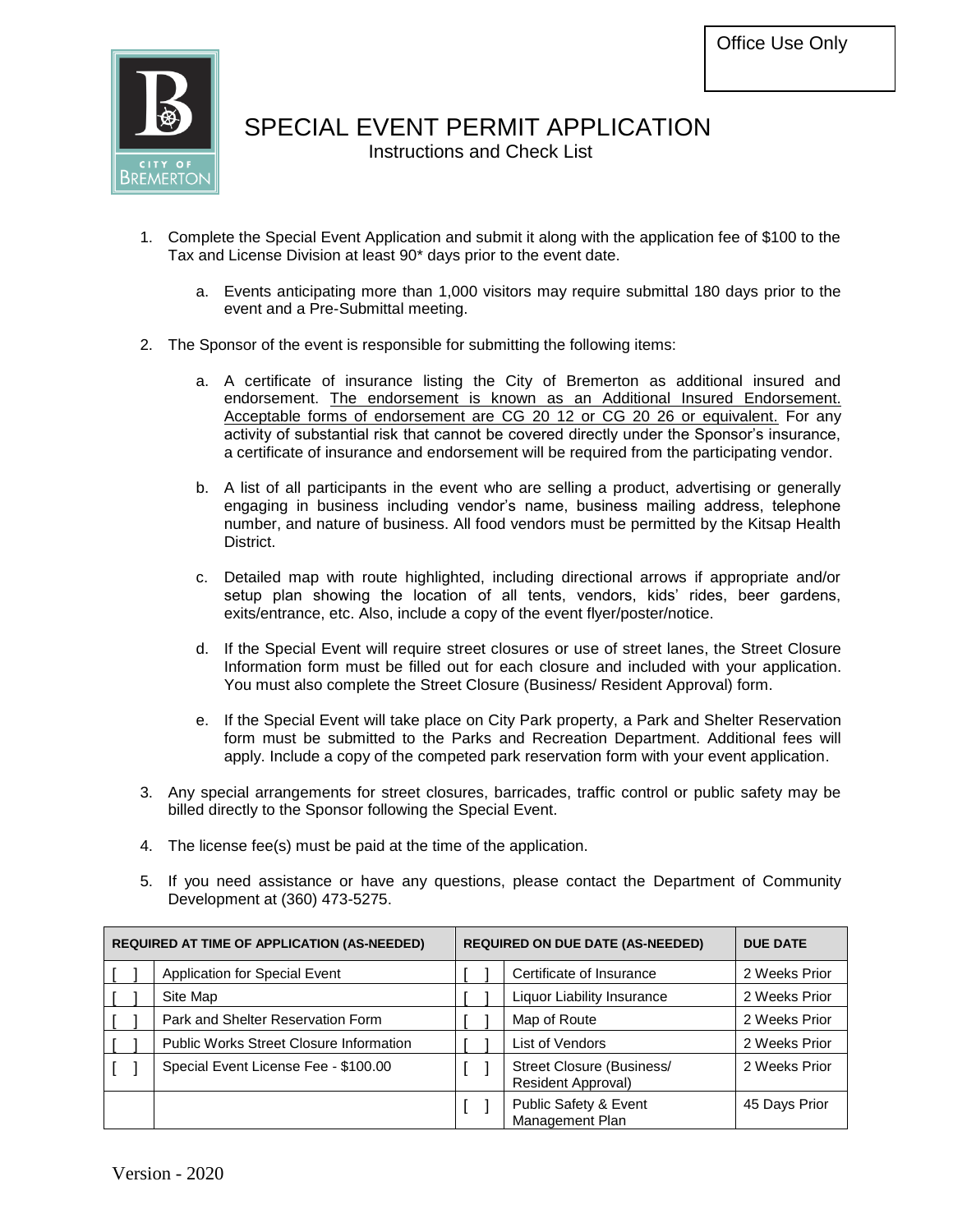

#### Application for Special Event Tax and License Division 345 6<sup>th</sup> Street, Suite 600 - Bremerton, WA 98337 (360) 473-5311

**Please answer all questions completely. Additional pages may be attached. C**ompleting this application will provide City staff with the information necessary to ensure public safety and compliance with local policies and laws. Acceptance of this application by the Department of Community Development's office does not indicate or guarantee approval of the application or the dates requested. Additional information may be requested by city personnel prior to submittal for final consideration.

| <b>1. Event Overview</b>            |                                                                                                                                                                                                                                                                            |        |                      |                                           |  |  |  |  |
|-------------------------------------|----------------------------------------------------------------------------------------------------------------------------------------------------------------------------------------------------------------------------------------------------------------------------|--------|----------------------|-------------------------------------------|--|--|--|--|
| <b>Event</b><br>Name:               |                                                                                                                                                                                                                                                                            |        |                      |                                           |  |  |  |  |
|                                     | Name:                                                                                                                                                                                                                                                                      |        |                      |                                           |  |  |  |  |
|                                     | Title:                                                                                                                                                                                                                                                                     |        | Organization:        |                                           |  |  |  |  |
| <b>Event</b><br><b>Applicant:</b>   | Phone:                                                                                                                                                                                                                                                                     |        | Cell:                |                                           |  |  |  |  |
| (must match<br>signature on         | Email:                                                                                                                                                                                                                                                                     |        |                      |                                           |  |  |  |  |
| application)                        | <b>Street Address:</b>                                                                                                                                                                                                                                                     |        |                      |                                           |  |  |  |  |
|                                     | City:                                                                                                                                                                                                                                                                      | State: |                      | Zip:                                      |  |  |  |  |
| <b>Event</b><br>Date(s):            |                                                                                                                                                                                                                                                                            |        |                      |                                           |  |  |  |  |
| <b>Event</b><br><b>Location:</b>    | Describe event location, address, and neighborhoods.                                                                                                                                                                                                                       |        |                      |                                           |  |  |  |  |
|                                     | Run/ Walk/ Ride<br>$\Box$                                                                                                                                                                                                                                                  | $\Box$ | Car Show             |                                           |  |  |  |  |
|                                     | Parade<br>$\Box$                                                                                                                                                                                                                                                           | □      |                      | Boating Event/ Regatta                    |  |  |  |  |
| <b>Event Type:</b>                  | <b>Circus</b><br>$\Box$                                                                                                                                                                                                                                                    | П.     | Festival             |                                           |  |  |  |  |
|                                     | Carnival<br>П                                                                                                                                                                                                                                                              | П.     |                      | <b>Music Event/ Concert</b>               |  |  |  |  |
|                                     | <b>Street Fair</b><br>$\Box$                                                                                                                                                                                                                                               | П.     | <b>Park Event</b>    |                                           |  |  |  |  |
|                                     | <b>Sidewalk Sale</b><br>$\Box$<br>Other: and the state of the state of the state of the state of the state of the state of the state of the state of the state of the state of the state of the state of the state of the state of the state of the state of the<br>$\Box$ | $\Box$ | <b>Holiday Event</b> |                                           |  |  |  |  |
| <b>Event</b><br><b>Description:</b> | Please give a general overview of event, including purpose.                                                                                                                                                                                                                |        |                      |                                           |  |  |  |  |
|                                     |                                                                                                                                                                                                                                                                            |        |                      | Time Open to the Public: ________________ |  |  |  |  |
|                                     |                                                                                                                                                                                                                                                                            |        |                      | Time Open to Vendors:_________________    |  |  |  |  |
|                                     |                                                                                                                                                                                                                                                                            |        |                      | Time Closed to the Public:                |  |  |  |  |

*The licensee agrees to defend, indemnify and hold harmless the City, its appointed and elected officials and employees, from and against any and all liability, loss, costs, damages and expenses, including costs and attorney fees in defense thereof because of actions, claims or lawsuits for damages resulting therefrom, sustained or alleged to have been sustained by any person or persons and on account of damage to property, arising or alleged to have arisen directly or indirectly out of or in consequence of the licensed event.*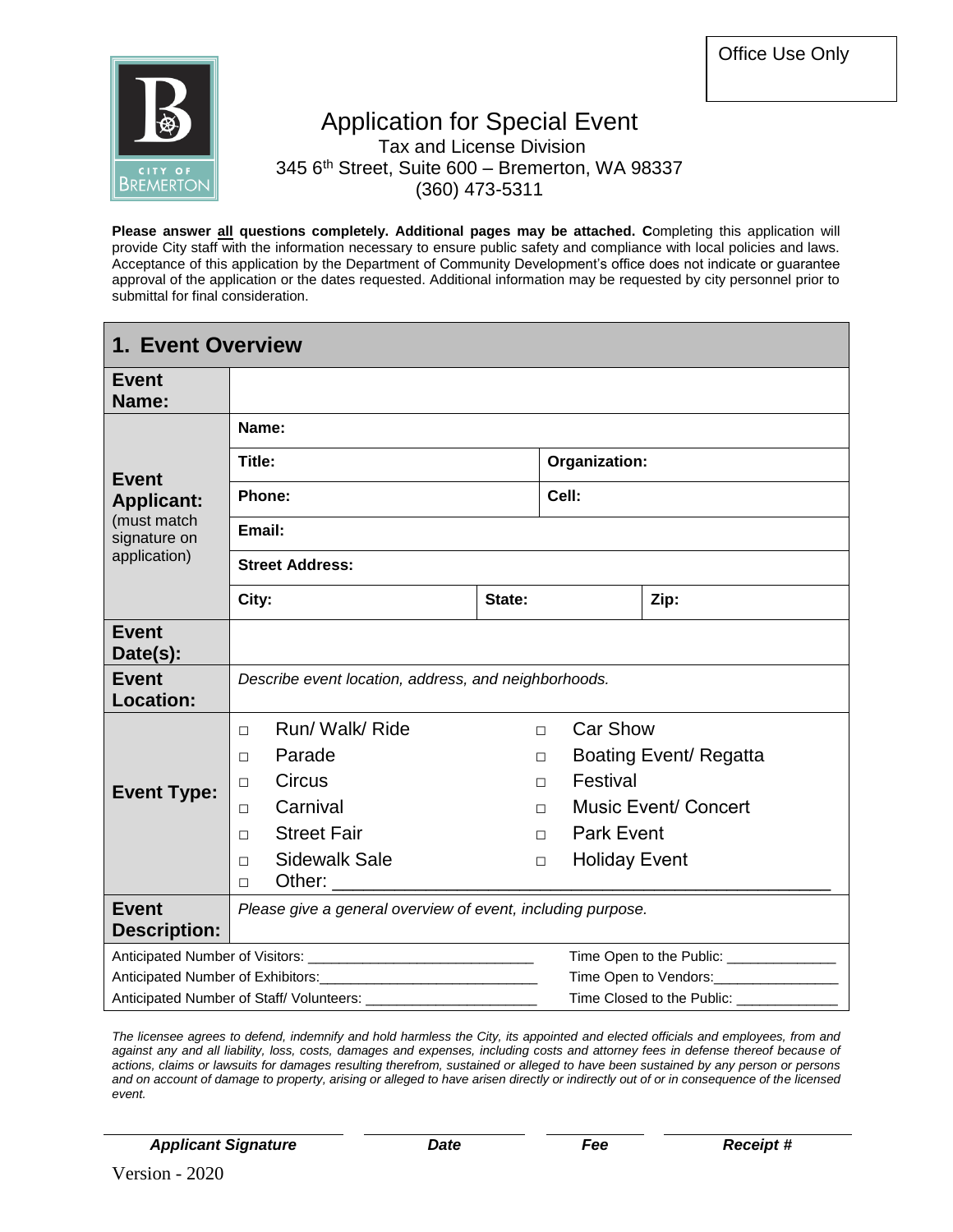| 2. Additional Contact Information     |                        |        |               |               |      |  |  |
|---------------------------------------|------------------------|--------|---------------|---------------|------|--|--|
|                                       | Name:                  |        |               |               |      |  |  |
| <b>Event</b>                          | Title:                 |        |               | Organization: |      |  |  |
| Organizer/                            | Phone:                 |        |               | Cell:         |      |  |  |
| <b>Main</b><br><b>Contact:</b>        | Email:                 |        |               |               |      |  |  |
|                                       | <b>Street Address:</b> |        |               |               |      |  |  |
|                                       | City:                  | State: |               |               | Zip: |  |  |
|                                       | Name:                  |        |               |               |      |  |  |
| <b>Public</b>                         | Title:                 |        | Organization: |               |      |  |  |
| <b>Contact:</b><br>(will be           | Phone:                 |        | Cell:         |               |      |  |  |
| published on<br><b>Special Events</b> | Email:                 |        |               |               |      |  |  |
| website<br>calendar)                  | <b>Street Address:</b> |        |               |               |      |  |  |
|                                       | City:                  | State: |               |               | Zip: |  |  |
|                                       | Name:                  |        |               |               |      |  |  |
| <b>On-Site</b>                        | Title:                 |        |               | Organization: |      |  |  |
| <b>Contacts:</b>                      | Phone:                 |        |               | Cell:         |      |  |  |
| (available at<br>event site on        | Email:                 |        |               |               |      |  |  |
| event days)                           | <b>Street Address:</b> |        |               |               |      |  |  |
|                                       | City:                  |        | State:        |               | Zip: |  |  |

| <b>3. Event Details</b>                                                                |                                                        |                    |           |                            |                                   |           |  |  |  |  |
|----------------------------------------------------------------------------------------|--------------------------------------------------------|--------------------|-----------|----------------------------|-----------------------------------|-----------|--|--|--|--|
|                                                                                        | <b>Set Up Starts:</b>                                  |                    |           | <b>Take Down Complete:</b> |                                   |           |  |  |  |  |
| Start Day:                                                                             | Start Date:                                            | Start Time:        | End Day:  | End Date:                  |                                   | End Time: |  |  |  |  |
|                                                                                        | <b>Event Dates/Times: Indicate Dates/Times OPEN to</b> |                    |           |                            | <b>Expected Daily Attendance:</b> |           |  |  |  |  |
|                                                                                        | attendees                                              |                    |           | participants               | spectators                        | staff     |  |  |  |  |
| Day:                                                                                   | Date:                                                  | <b>Start Time:</b> | End Time: |                            |                                   |           |  |  |  |  |
| Day:                                                                                   | Date:                                                  | <b>Start Time:</b> | End Time: |                            |                                   |           |  |  |  |  |
| Day:                                                                                   | Date:                                                  | <b>Start Time:</b> | End Time: |                            |                                   |           |  |  |  |  |
| Additional details: (attach additional pages as needed for additional days or details) |                                                        |                    |           |                            |                                   |           |  |  |  |  |
|                                                                                        |                                                        |                    |           |                            |                                   |           |  |  |  |  |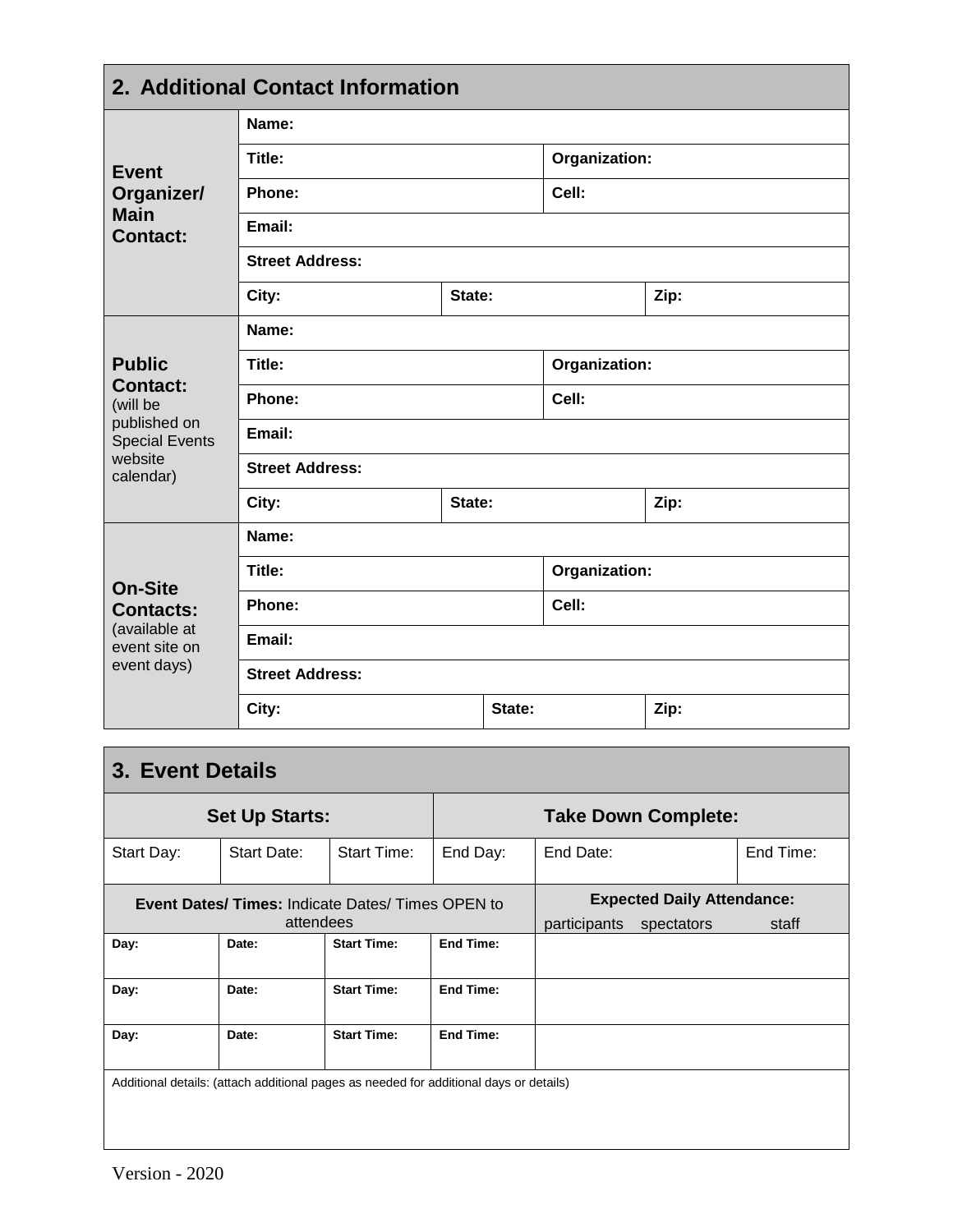|                                 | Is this an annual event?                                                                                                                                                                                                                                                                                                                                                                                                                                                     | Has this event been produced                                                                                                                                                                                                                                                                                                                                                                                              | How many years?                                   |               |           |  |  |  |  |  |
|---------------------------------|------------------------------------------------------------------------------------------------------------------------------------------------------------------------------------------------------------------------------------------------------------------------------------------------------------------------------------------------------------------------------------------------------------------------------------------------------------------------------|---------------------------------------------------------------------------------------------------------------------------------------------------------------------------------------------------------------------------------------------------------------------------------------------------------------------------------------------------------------------------------------------------------------------------|---------------------------------------------------|---------------|-----------|--|--|--|--|--|
|                                 | $\Box$ YES<br>$\Box$ NO                                                                                                                                                                                                                                                                                                                                                                                                                                                      | before?                                                                                                                                                                                                                                                                                                                                                                                                                   |                                                   |               |           |  |  |  |  |  |
|                                 |                                                                                                                                                                                                                                                                                                                                                                                                                                                                              | $\Box$ YES<br>NO L                                                                                                                                                                                                                                                                                                                                                                                                        |                                                   |               |           |  |  |  |  |  |
| <b>Recurring</b>                | Are there any changes from<br>the last event?                                                                                                                                                                                                                                                                                                                                                                                                                                | Previous location(s) of event:                                                                                                                                                                                                                                                                                                                                                                                            | Previous name(s) of event:                        |               |           |  |  |  |  |  |
| Events:                         | $\Box$ YES<br>$\square$ NO                                                                                                                                                                                                                                                                                                                                                                                                                                                   |                                                                                                                                                                                                                                                                                                                                                                                                                           |                                                   |               |           |  |  |  |  |  |
|                                 |                                                                                                                                                                                                                                                                                                                                                                                                                                                                              | Describe other changes: (revised route, different hours, different day of week, different street closure, etc.)                                                                                                                                                                                                                                                                                                           |                                                   |               |           |  |  |  |  |  |
|                                 |                                                                                                                                                                                                                                                                                                                                                                                                                                                                              |                                                                                                                                                                                                                                                                                                                                                                                                                           |                                                   |               |           |  |  |  |  |  |
|                                 |                                                                                                                                                                                                                                                                                                                                                                                                                                                                              |                                                                                                                                                                                                                                                                                                                                                                                                                           |                                                   |               |           |  |  |  |  |  |
|                                 |                                                                                                                                                                                                                                                                                                                                                                                                                                                                              | Special event activity may require electrical support. For use of temporary power boxes (Spider Box(s)) and<br>cables, the applicant must sign a release form for liability of the power box(s) and cords at Public Works,<br>from the Electronics department. Call the City of Bremerton customer support at (360) 473-5920 to be<br>transferred to the Electronics Department personnel assigned to electrical support. |                                                   |               |           |  |  |  |  |  |
|                                 | Does your event require electrical support?                                                                                                                                                                                                                                                                                                                                                                                                                                  |                                                                                                                                                                                                                                                                                                                                                                                                                           |                                                   | Vyes          | No        |  |  |  |  |  |
| <b>Electrical</b>               |                                                                                                                                                                                                                                                                                                                                                                                                                                                                              | If yes, describe in detail (or attach a map of) the specific location(s) your event requires electrical support:                                                                                                                                                                                                                                                                                                          |                                                   |               |           |  |  |  |  |  |
| <b>Support</b>                  |                                                                                                                                                                                                                                                                                                                                                                                                                                                                              | If yes, describe in detail for each requested location the amps, watts, and volts needed for your Event:                                                                                                                                                                                                                                                                                                                  |                                                   |               |           |  |  |  |  |  |
|                                 | All applicants that require temporary power box(s) (Spider Box(s)) and cables must obtain an L&I<br>permit (per L&I code) for temporary power supply. It is also the requirement and responsibility of the<br>applicant to have L&I inspect the temporary power supply (Spider Box(s) and cables prior to the<br>event. Inspection requests may take up to 48 hours. Scheduling the inspection with L&I (360) 415-<br>4000 at least 72 hours prior to the event is required. |                                                                                                                                                                                                                                                                                                                                                                                                                           |                                                   |               |           |  |  |  |  |  |
|                                 |                                                                                                                                                                                                                                                                                                                                                                                                                                                                              | Have you obtained an L&I permit for temporary power supply?                                                                                                                                                                                                                                                                                                                                                               |                                                   | $\square$ YES | $\Box$ NO |  |  |  |  |  |
|                                 | Tents larger than 20'x20' (400 square feet) require additional permits from the Fire<br>Marshal's Office. See Section 8 FIRE.                                                                                                                                                                                                                                                                                                                                                |                                                                                                                                                                                                                                                                                                                                                                                                                           |                                                   |               |           |  |  |  |  |  |
|                                 | Restroom facilities are often limited or not available at special event sites. Event<br>organizers must supply adequate and accessible restroom facilities, including ADA<br>compliant portable restrooms and handwashing stations. The recommendation for<br>provision of toilets is one for every 100 attendees and minimum of one ADA compliant<br>restroom.                                                                                                              |                                                                                                                                                                                                                                                                                                                                                                                                                           |                                                   |               |           |  |  |  |  |  |
|                                 | Any arrangements for power, street closures, barricades, traffic control or public safety<br>will be made directly with the Police/Fire/Street/Electrical departments by the Sponsor<br>after the application has been submitted. Per BMC 5.36.020 the City reserves the right to<br>charge any sponsor of a special event direct costs incurred by the City as the result of the<br>event.                                                                                  |                                                                                                                                                                                                                                                                                                                                                                                                                           |                                                   |               |           |  |  |  |  |  |
| <b>Additional</b><br>Equipment/ | Service, consumption and/or sale of alcohol, and/or use of fireworks/pyrotechnics and/or<br>inflatables and/or certain animals, among other things, require additional insurance<br>coverage. See Section 17 INSURANCE below.                                                                                                                                                                                                                                                |                                                                                                                                                                                                                                                                                                                                                                                                                           |                                                   |               |           |  |  |  |  |  |
| <b>Set Up:</b>                  |                                                                                                                                                                                                                                                                                                                                                                                                                                                                              | Some signs do require a sign permit. See BMC 20.52 for regulations and/or contact the<br>department for more information. Planning Department can be reached at 360-473-5275.                                                                                                                                                                                                                                             |                                                   |               |           |  |  |  |  |  |
|                                 | supplemental documents.                                                                                                                                                                                                                                                                                                                                                                                                                                                      | Select all that apply. Show all equipment on your attached map and describe in detail in                                                                                                                                                                                                                                                                                                                                  |                                                   |               |           |  |  |  |  |  |
|                                 | $\Box$ Staging/Scaffolding                                                                                                                                                                                                                                                                                                                                                                                                                                                   | $\Box$ Portable Restrooms                                                                                                                                                                                                                                                                                                                                                                                                 |                                                   |               |           |  |  |  |  |  |
|                                 | $\Box$ Generators                                                                                                                                                                                                                                                                                                                                                                                                                                                            | □ Handwashing Stations                                                                                                                                                                                                                                                                                                                                                                                                    |                                                   |               |           |  |  |  |  |  |
|                                 | □ Speakers / PA System                                                                                                                                                                                                                                                                                                                                                                                                                                                       | $\Box$ Recycling / Compost Bins                                                                                                                                                                                                                                                                                                                                                                                           |                                                   |               |           |  |  |  |  |  |
|                                 | $\Box$ Animals                                                                                                                                                                                                                                                                                                                                                                                                                                                               |                                                                                                                                                                                                                                                                                                                                                                                                                           | $\Box$ Tents/Canopies – Indicate quantity by size |               |           |  |  |  |  |  |
|                                 | $\Box$ Fireworks                                                                                                                                                                                                                                                                                                                                                                                                                                                             |                                                                                                                                                                                                                                                                                                                                                                                                                           | $\Box$ Canopies larger than 700 square feet       |               |           |  |  |  |  |  |
|                                 | $\Box$ Inflatables / Bouncy Toys                                                                                                                                                                                                                                                                                                                                                                                                                                             |                                                                                                                                                                                                                                                                                                                                                                                                                           | $\Box$ Tents larger than 400 square feet          |               |           |  |  |  |  |  |
|                                 | Other Equipment (Describe):                                                                                                                                                                                                                                                                                                                                                                                                                                                  |                                                                                                                                                                                                                                                                                                                                                                                                                           |                                                   |               |           |  |  |  |  |  |
|                                 |                                                                                                                                                                                                                                                                                                                                                                                                                                                                              |                                                                                                                                                                                                                                                                                                                                                                                                                           |                                                   |               |           |  |  |  |  |  |
|                                 |                                                                                                                                                                                                                                                                                                                                                                                                                                                                              |                                                                                                                                                                                                                                                                                                                                                                                                                           |                                                   |               |           |  |  |  |  |  |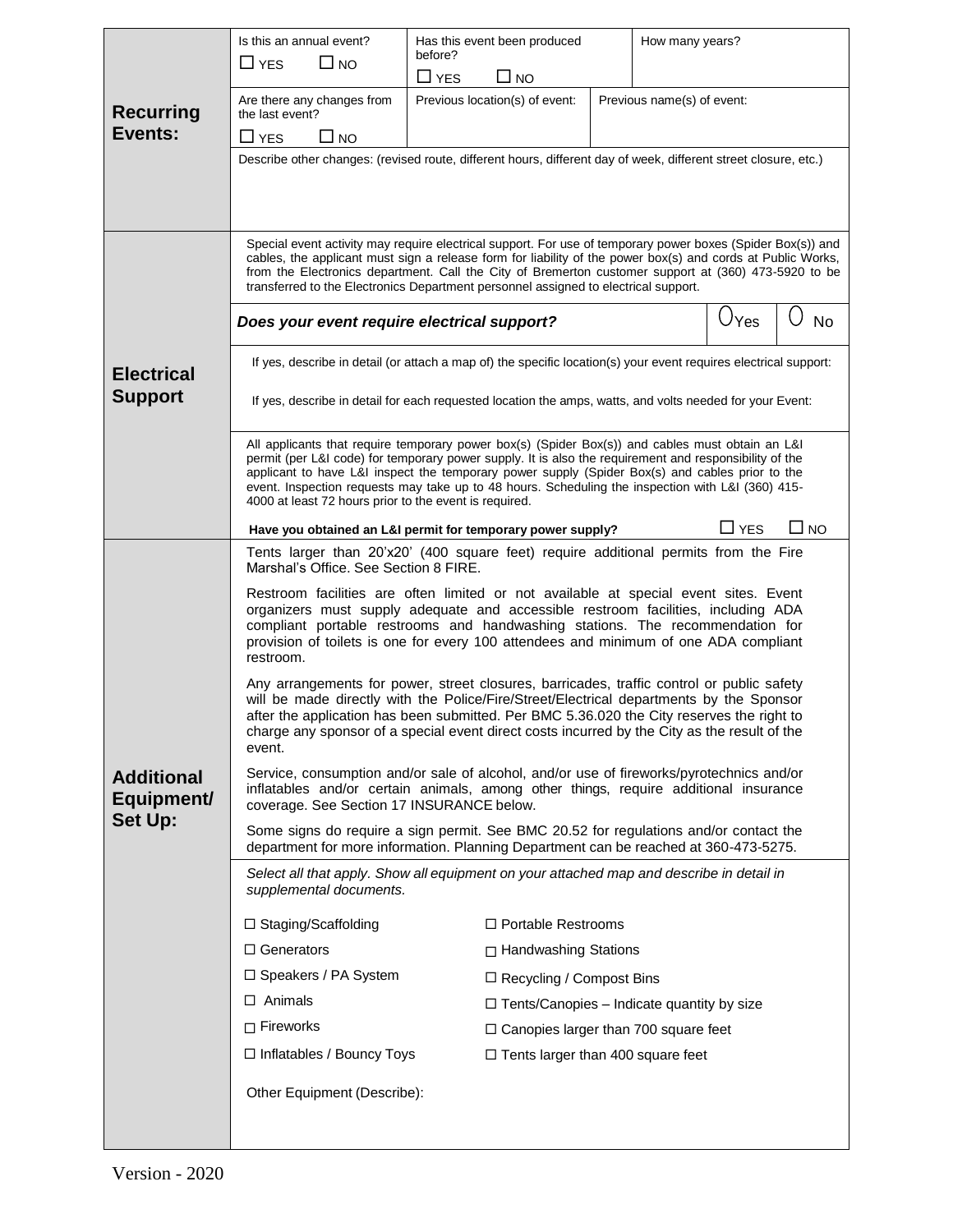| 4. Street Use and Public Transportation |                                                                                                                       |                                                                                 |                    |              |                                      |                                                                                                                                                                                                   |               |  |  |  |
|-----------------------------------------|-----------------------------------------------------------------------------------------------------------------------|---------------------------------------------------------------------------------|--------------------|--------------|--------------------------------------|---------------------------------------------------------------------------------------------------------------------------------------------------------------------------------------------------|---------------|--|--|--|
|                                         | If your event is a Run/Walk, Ride, or Parade event, do not complete Section 4; check<br>here and complete ADDENDUM C. |                                                                                 |                    |              |                                      |                                                                                                                                                                                                   |               |  |  |  |
|                                         | All other events, complete this section.                                                                              |                                                                                 |                    |              |                                      |                                                                                                                                                                                                   |               |  |  |  |
|                                         | Events that include sidewalk, traffic lane, or street closures, reserved parking, or affects any                      |                                                                                 |                    |              |                                      |                                                                                                                                                                                                   |               |  |  |  |
|                                         | streets or right of way, are required to provide detailed maps. See Section 6 MAPS below.                             |                                                                                 |                    |              |                                      |                                                                                                                                                                                                   |               |  |  |  |
| width.                                  | All street closures must allow for an unobstructed emergency lane (fire lane) of at least 20 feet in                  |                                                                                 |                    |              |                                      |                                                                                                                                                                                                   |               |  |  |  |
|                                         |                                                                                                                       | Special Event Permit Fee or City services. See Handbook for more information.   |                    |              |                                      | Street closure and directional signage, no-parking barricades, traffic cones, meter permits, etc. may<br>be required. These items are at the expense of the permit holder and not included in the |               |  |  |  |
|                                         |                                                                                                                       | Does your event require any sidewalk,<br>traffic lane, or street closures?      |                    |              | ( ) Yes                              | No (skip to street parking)                                                                                                                                                                       |               |  |  |  |
|                                         | Closure area:                                                                                                         |                                                                                 |                    |              |                                      |                                                                                                                                                                                                   |               |  |  |  |
|                                         |                                                                                                                       | <b>Entire street</b>                                                            | Parking lane only  |              | <b>Partial Street Side of street</b> |                                                                                                                                                                                                   | Sidewalk only |  |  |  |
|                                         |                                                                                                                       |                                                                                 | Side of Street:    |              | Side of Street:                      |                                                                                                                                                                                                   |               |  |  |  |
|                                         |                                                                                                                       |                                                                                 |                    |              |                                      | Indicate if closure is for longer than 12 hours (Council approval may be required)                                                                                                                |               |  |  |  |
|                                         | Street                                                                                                                | <b>Street Closure Details:</b><br><b>Between</b>                                | And                | <b>Start</b> | Start                                | <b>End Date</b>                                                                                                                                                                                   | End Time      |  |  |  |
|                                         | Name                                                                                                                  | (cross<br>street)                                                               | (cross<br>street)  | Date         | Time                                 |                                                                                                                                                                                                   |               |  |  |  |
| <b>Street</b><br><b>Closure</b>         | Example:<br>6 <sup>th</sup> Street                                                                                    | <b>Pacific Ave.</b>                                                             | Washington<br>Ave. | 1/1/2017     |                                      |                                                                                                                                                                                                   |               |  |  |  |
|                                         |                                                                                                                       |                                                                                 |                    |              |                                      |                                                                                                                                                                                                   |               |  |  |  |
|                                         |                                                                                                                       |                                                                                 |                    |              |                                      |                                                                                                                                                                                                   |               |  |  |  |
|                                         |                                                                                                                       |                                                                                 |                    |              |                                      |                                                                                                                                                                                                   |               |  |  |  |
|                                         |                                                                                                                       |                                                                                 |                    |              |                                      |                                                                                                                                                                                                   |               |  |  |  |
|                                         | about use.)                                                                                                           |                                                                                 |                    |              |                                      | Additional details: (attach additional pages as needed for more streets and/or more details                                                                                                       |               |  |  |  |
|                                         |                                                                                                                       |                                                                                 |                    |              |                                      |                                                                                                                                                                                                   |               |  |  |  |
|                                         |                                                                                                                       |                                                                                 |                    |              |                                      |                                                                                                                                                                                                   |               |  |  |  |
|                                         |                                                                                                                       |                                                                                 |                    |              |                                      |                                                                                                                                                                                                   |               |  |  |  |
|                                         |                                                                                                                       | and is not included in the Special Event Permit Fee or City services.           |                    |              |                                      | Rerouting public transportation (bus, light rail, streetcars, etc.) may require additional<br>temporary street detour signage and/or BPD officer staffing, at the expense of the permit holder    |               |  |  |  |
|                                         |                                                                                                                       |                                                                                 |                    |              |                                      | Do any public transportation services use streets within your street closure?                                                                                                                     |               |  |  |  |
|                                         |                                                                                                                       | $()_{No}$<br>$\Box$<br>Yes                                                      |                    |              |                                      |                                                                                                                                                                                                   |               |  |  |  |
| <b>Public</b>                           |                                                                                                                       | List all transit routes along your street closure: (also indicate on event map) |                    |              |                                      |                                                                                                                                                                                                   |               |  |  |  |
| <b>Transit</b>                          |                                                                                                                       |                                                                                 |                    |              |                                      |                                                                                                                                                                                                   |               |  |  |  |
|                                         |                                                                                                                       |                                                                                 |                    |              |                                      | List all Bus Zones or other public transportation stops or stations within your street closure:                                                                                                   |               |  |  |  |
|                                         |                                                                                                                       | (also indicate on event map)                                                    |                    |              |                                      |                                                                                                                                                                                                   |               |  |  |  |
|                                         |                                                                                                                       |                                                                                 |                    |              |                                      |                                                                                                                                                                                                   |               |  |  |  |
|                                         |                                                                                                                       |                                                                                 |                    |              |                                      |                                                                                                                                                                                                   |               |  |  |  |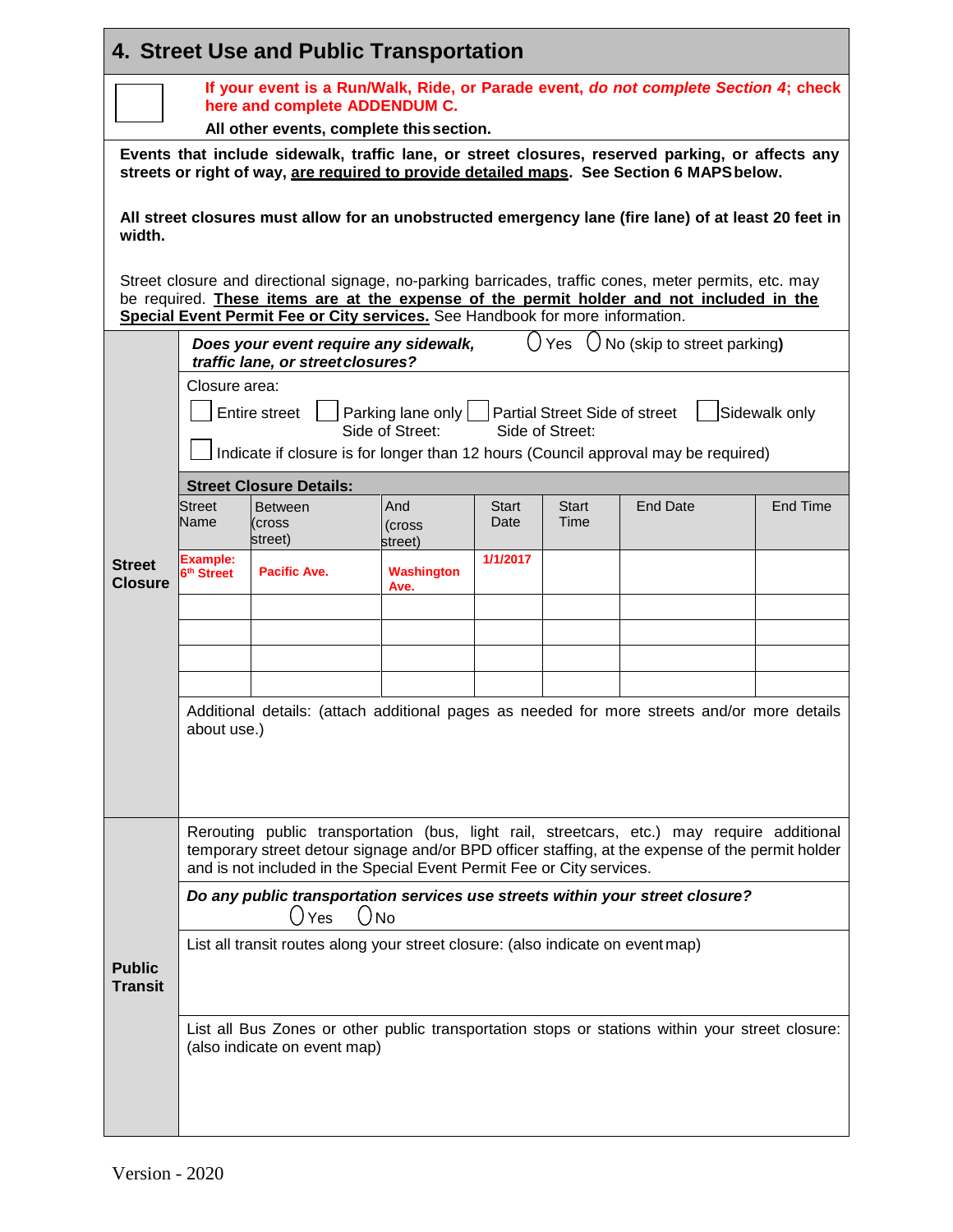| 5. Parks          |                                                                                                                                                                                                                                                                                                                                                  |                                                                                                                                                                                                                                                                                                                         |                                                                |                                                                            |                                                                                                                                                                                                                                                                                                                                                                                                                                                                                                                                    |  |                                  |                                                                                               |  |
|-------------------|--------------------------------------------------------------------------------------------------------------------------------------------------------------------------------------------------------------------------------------------------------------------------------------------------------------------------------------------------|-------------------------------------------------------------------------------------------------------------------------------------------------------------------------------------------------------------------------------------------------------------------------------------------------------------------------|----------------------------------------------------------------|----------------------------------------------------------------------------|------------------------------------------------------------------------------------------------------------------------------------------------------------------------------------------------------------------------------------------------------------------------------------------------------------------------------------------------------------------------------------------------------------------------------------------------------------------------------------------------------------------------------------|--|----------------------------------|-----------------------------------------------------------------------------------------------|--|
|                   | If your event is to be held on Bremerton Parks and Recreation property, check here<br>and complete ADDENDUM E. Events held on Bremerton Parks and Recreation property<br>require a separate Park and Shelter Reservation Form, with additional fees. Please<br>familiarize yourself with the Park and Shelter Reservation Form to understand the |                                                                                                                                                                                                                                                                                                                         |                                                                |                                                                            |                                                                                                                                                                                                                                                                                                                                                                                                                                                                                                                                    |  |                                  |                                                                                               |  |
|                   | www.bremertonwa.gov/210/Parks-Recreation                                                                                                                                                                                                                                                                                                         |                                                                                                                                                                                                                                                                                                                         | conditions, limitations and fees for events on Parks property. |                                                                            |                                                                                                                                                                                                                                                                                                                                                                                                                                                                                                                                    |  |                                  |                                                                                               |  |
|                   |                                                                                                                                                                                                                                                                                                                                                  | Will your event be fully or partially<br>held in a City of Bremerton Park?                                                                                                                                                                                                                                              |                                                                | requested:                                                                 | Park(s) and Shelter(s)                                                                                                                                                                                                                                                                                                                                                                                                                                                                                                             |  | and Shelter Reservation<br>Form? | Have you completed a Park                                                                     |  |
| <b>Parks</b>      | ( ) Yes                                                                                                                                                                                                                                                                                                                                          | ( )No                                                                                                                                                                                                                                                                                                                   |                                                                |                                                                            |                                                                                                                                                                                                                                                                                                                                                                                                                                                                                                                                    |  | ( )<br>Yes                       | $()_{No}$                                                                                     |  |
|                   |                                                                                                                                                                                                                                                                                                                                                  | <b>Park Set Up Starts:</b>                                                                                                                                                                                                                                                                                              |                                                                |                                                                            |                                                                                                                                                                                                                                                                                                                                                                                                                                                                                                                                    |  | <b>Park Take Down Complete:</b>  |                                                                                               |  |
|                   | Start Day:                                                                                                                                                                                                                                                                                                                                       | <b>Start Date:</b>                                                                                                                                                                                                                                                                                                      |                                                                | <b>Start Time:</b>                                                         | End Day:                                                                                                                                                                                                                                                                                                                                                                                                                                                                                                                           |  | End Date:                        | End Time:                                                                                     |  |
|                   |                                                                                                                                                                                                                                                                                                                                                  |                                                                                                                                                                                                                                                                                                                         |                                                                |                                                                            |                                                                                                                                                                                                                                                                                                                                                                                                                                                                                                                                    |  |                                  |                                                                                               |  |
| 6. Maps           |                                                                                                                                                                                                                                                                                                                                                  |                                                                                                                                                                                                                                                                                                                         |                                                                |                                                                            |                                                                                                                                                                                                                                                                                                                                                                                                                                                                                                                                    |  |                                  |                                                                                               |  |
| ✓<br>✓<br>✓       |                                                                                                                                                                                                                                                                                                                                                  | DETAILED maps are required for all events.<br>You may need more than one map to meet requirements.                                                                                                                                                                                                                      |                                                                |                                                                            |                                                                                                                                                                                                                                                                                                                                                                                                                                                                                                                                    |  |                                  | You may be required to provide a Traffic Control Plan if your event impacts arterial streets. |  |
|                   |                                                                                                                                                                                                                                                                                                                                                  | Is a map of your event attached to this application?                                                                                                                                                                                                                                                                    |                                                                |                                                                            | Yes $\bigcup$ No                                                                                                                                                                                                                                                                                                                                                                                                                                                                                                                   |  |                                  |                                                                                               |  |
| General<br>symbol | <b>MAP REQUIREMENTS:</b><br>Street names<br>Street or lane closure points<br>Requested street parking spaces<br>length of street closure)<br>pedestrian entrances<br>booths, canopies/tents, cooking areas,<br>waste collection bins/stations, etc.                                                                                              | NORTH, indicated by a directional arrow<br>Emergency vehicle access/fire lane (must<br>indicate width of 20' minimum along entire<br>Business or residential driveways or<br>Equipment/Structures: fencing, bleachers,<br>generators, vehicles, stage, portable restrooms,<br>All other set-up, equipment, or structure |                                                                | $\bullet$<br>$\bullet$<br>$\bullet$<br>$\bullet$<br>$\bullet$<br>$\bullet$ | Parades/Processions/Marches<br>Route with directional arrows<br><b>Starting Point and Finishing Point</b><br>Assembly area<br>Dispersal area<br>Runs/Races/Walks or Other Athletic Events on<br><b>Street</b><br>Starting line including structure set up and<br>"pens" or "corrals"<br>Finish line including structure set up and<br>dispersal area<br>Route with directional arrows<br>Street closure points and barricades<br>Location of requested BPD traffic control<br>officers<br>Water station or other stops along route |  |                                  | Location of organizer provided trained monitors                                               |  |
|                   | details you think are helpful<br>Dear Carden ar Othar Englanad                                                                                                                                                                                                                                                                                   |                                                                                                                                                                                                                                                                                                                         |                                                                |                                                                            | <b>Park Use</b>                                                                                                                                                                                                                                                                                                                                                                                                                                                                                                                    |  |                                  |                                                                                               |  |

• Name of Park facility and names of

vendors, booths, sponsors, tents, signs,

• Electrical plan for vendors and stages

barricades, portable toilets, vehicles, numbered

• The overall event area (include parking if appropriate inside the park) • Location of all physical equipment being placed, including but not limited to: any stage(s),

surrounding streets

shelters

Beer Garden or Other Enclosed Area – Include DIMENSIONS for all elements

- Fencing/barriers including dimensions
- Entrances and exits including dimensions
- Equipment/furniture: tables, chairs, bars, stage, etc. including dimensions

Version - 2020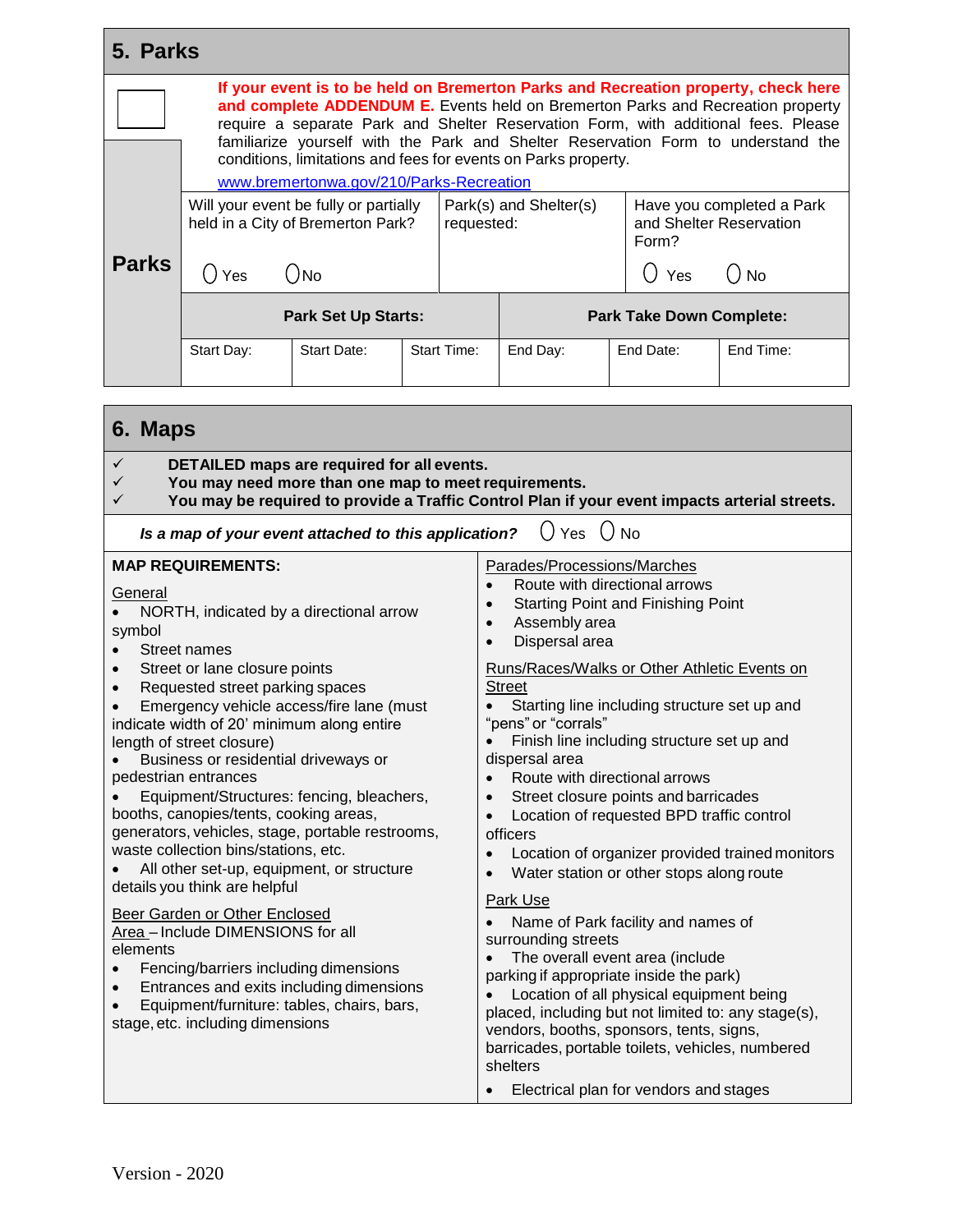## **7. Police Staffing**

Special event activity may require Bremerton Police Officers for public safety and/or traffic control. Police officer staffing, locations, and times are determined by the Bremerton Police Department based on the time, place, and manner of the event activity.

**If you select yes to any questions requesting police safety/security, you will need to contact the Bremerton Police Department at 360-473- 5218 to arrange for off- duty contract services. (If no contract services agreement is signed, officers will not be available for your event. Again by checking the boxes below that you will need police services this does not set them up, you must take the next step to contact the Bremerton Police Department to arrange them. (***Off duty officer services are billed at a minimum of 3 hours).*

|                                  |                                                                                                                                                                                            |                   |                 | Does any portion of your event take place on or in a body of water? |                                                                                               | ()Yes | No |  |  |  |  |  |  |
|----------------------------------|--------------------------------------------------------------------------------------------------------------------------------------------------------------------------------------------|-------------------|-----------------|---------------------------------------------------------------------|-----------------------------------------------------------------------------------------------|-------|----|--|--|--|--|--|--|
|                                  | Do you require Police Officers for safety/security for any portion of<br>()Yes<br>No<br>( )<br>your event?                                                                                 |                   |                 |                                                                     |                                                                                               |       |    |  |  |  |  |  |  |
|                                  | List dates/ times Police Officers are needed for safety/ security:                                                                                                                         |                   |                 |                                                                     |                                                                                               |       |    |  |  |  |  |  |  |
|                                  | Date                                                                                                                                                                                       | <b>Start Time</b> | <b>End Time</b> | # of Officers                                                       | <b>Purpose</b>                                                                                |       |    |  |  |  |  |  |  |
|                                  | Example:<br>1/1/2017                                                                                                                                                                       | 8:00 PM           | 11:00 PM        | $\overline{2}$                                                      | Security on sidewalk at event entrance                                                        |       |    |  |  |  |  |  |  |
| Safety &<br><b>Security</b>      |                                                                                                                                                                                            |                   |                 |                                                                     |                                                                                               |       |    |  |  |  |  |  |  |
|                                  |                                                                                                                                                                                            |                   |                 |                                                                     |                                                                                               |       |    |  |  |  |  |  |  |
|                                  | Describe safety and security needs that require Police Officers:                                                                                                                           |                   |                 |                                                                     |                                                                                               |       |    |  |  |  |  |  |  |
|                                  | Describe:                                                                                                                                                                                  |                   |                 |                                                                     | Are you hiring professional security personnel and/or assigning volunteers to security roles? |       |    |  |  |  |  |  |  |
|                                  |                                                                                                                                                                                            |                   |                 |                                                                     |                                                                                               |       |    |  |  |  |  |  |  |
|                                  | Do you require Police Officers for traffic control for any portion of<br>∩ Yes<br>No<br>your event?                                                                                        |                   |                 |                                                                     |                                                                                               |       |    |  |  |  |  |  |  |
|                                  | If your event is a Run/Walk, Ride, or Parade event, do not complete Section<br>7; check here and complete ADDENDUM C. All other events, complete the<br><b>Traffic Control subsection.</b> |                   |                 |                                                                     |                                                                                               |       |    |  |  |  |  |  |  |
|                                  |                                                                                                                                                                                            |                   |                 | List dates/ times Police Officers are needed for traffic control:   |                                                                                               |       |    |  |  |  |  |  |  |
|                                  | Date                                                                                                                                                                                       | <b>Start Time</b> | <b>End Time</b> | # of Officers                                                       | <b>Purpose</b>                                                                                |       |    |  |  |  |  |  |  |
| <b>Traffic</b><br><b>Control</b> | Example:<br>1/1/2017                                                                                                                                                                       | 8:00 AM           | 11:00 AM        |                                                                     | <b>Traffic Control into parking lot</b>                                                       |       |    |  |  |  |  |  |  |
|                                  |                                                                                                                                                                                            |                   |                 |                                                                     |                                                                                               |       |    |  |  |  |  |  |  |
|                                  |                                                                                                                                                                                            |                   |                 |                                                                     |                                                                                               |       |    |  |  |  |  |  |  |
|                                  |                                                                                                                                                                                            |                   |                 |                                                                     | Additional details regarding traffic control needs: (Attach additional sheets as necessary)   |       |    |  |  |  |  |  |  |
|                                  |                                                                                                                                                                                            |                   |                 |                                                                     |                                                                                               |       |    |  |  |  |  |  |  |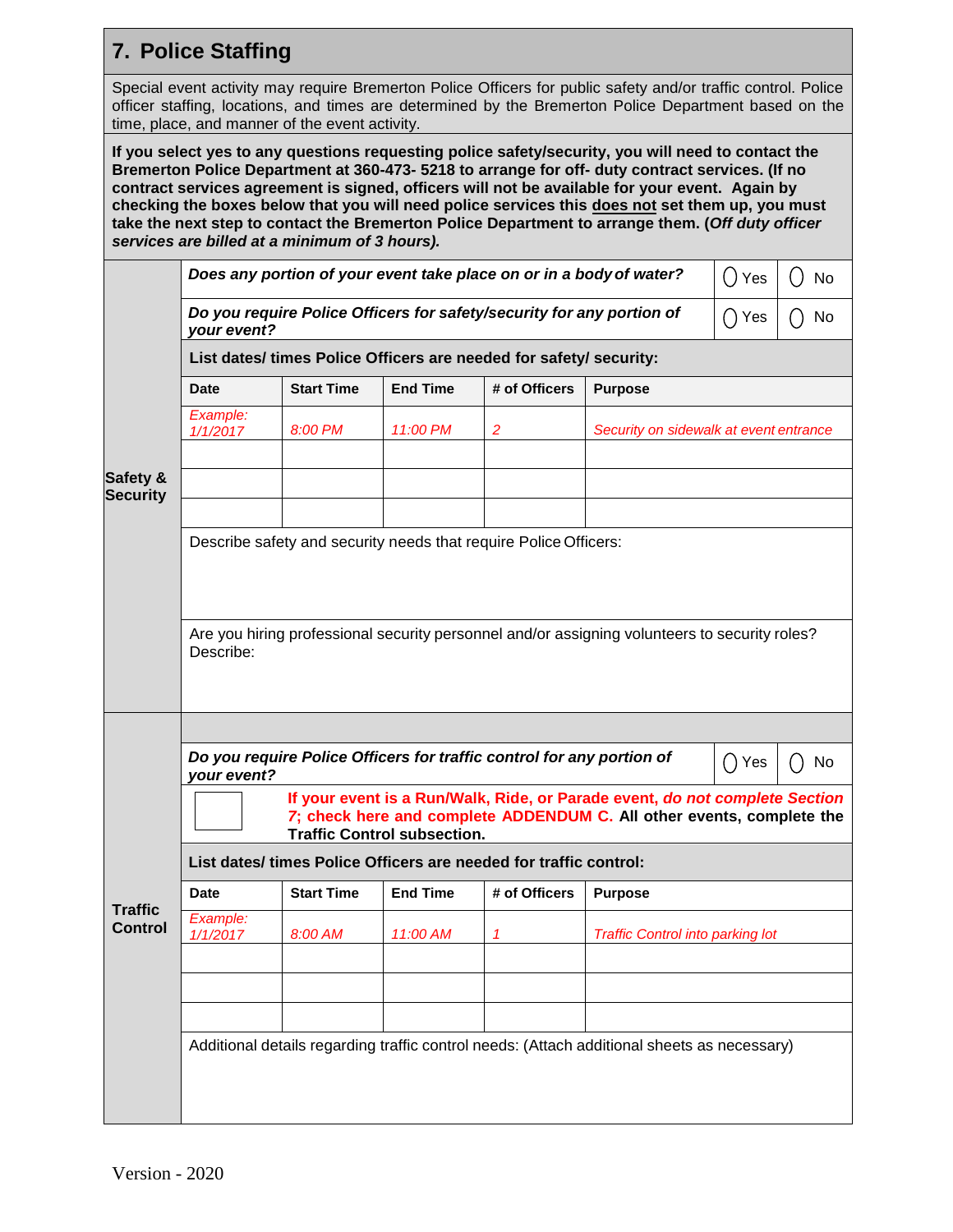## **8. Fire Permits**

Special event activities may require Bremerton Firefighter staffing for public safety, medical care and/or inspections.

This determination will be evaluated at the time of the application and billed, with a minimum payment due prior to the event, to the event sponsor.

City Special Events may also require fire operational permits. The cost of these permits is not included in the Special Event Permit fee. Fire permits are required for **tents** (over 400 sq. ft.), **canopies** (over 700 sq. ft.), **open flame cooking** (with propane, charcoal or wood), **pyrotechnics** (fireworks, etc.), **fire performances**, and may be required for other uses. Please contact the Fire Marshal's Office at 360-473-5386 at least 60 days prior to your event. Operational Permits are \$100 per permit.

|     | Does your event include                                                                                                                                                                                       | <b>YES</b> | <b>NO</b> |
|-----|---------------------------------------------------------------------------------------------------------------------------------------------------------------------------------------------------------------|------------|-----------|
| 1.  | Open flames                                                                                                                                                                                                   |            |           |
| 2.  | Storage of Flammable or Combustible liquids                                                                                                                                                                   |            |           |
| 3.  | Number of anticipated attendees exceeding 1000                                                                                                                                                                |            |           |
| 4.  | Blocking or redirecting of access roads                                                                                                                                                                       |            |           |
| 5.  | Carnival or fair                                                                                                                                                                                              |            |           |
| 6.  | Generators                                                                                                                                                                                                    |            |           |
| 7.  | Inflatables/Bouncy Toys                                                                                                                                                                                       |            |           |
| 8.  | LPG/Propane                                                                                                                                                                                                   |            |           |
| 9.  | Open Burning                                                                                                                                                                                                  |            |           |
| 10. | Open flame cooking                                                                                                                                                                                            |            |           |
| 11. | Pyrotechnics (Fireworks)                                                                                                                                                                                      |            |           |
| 12. | Staging/Scaffolding/Bleachers                                                                                                                                                                                 |            |           |
| 13. | Tents or groups of tents over 400ft <sup>2</sup> in area, or canopies over<br>700ft <sup>2</sup> in area. (A group would exist if the tents or canopies<br>are not separated from each other by at least 12') |            |           |

#### **9. Medical Staffing** For information on City-provided services for medical staffing, contact Bremerton Fire Emergency Medical Service at 360-473-5386. *Does your event require onsite medical assistance or first response providers standing by?*  $() Yes | () No$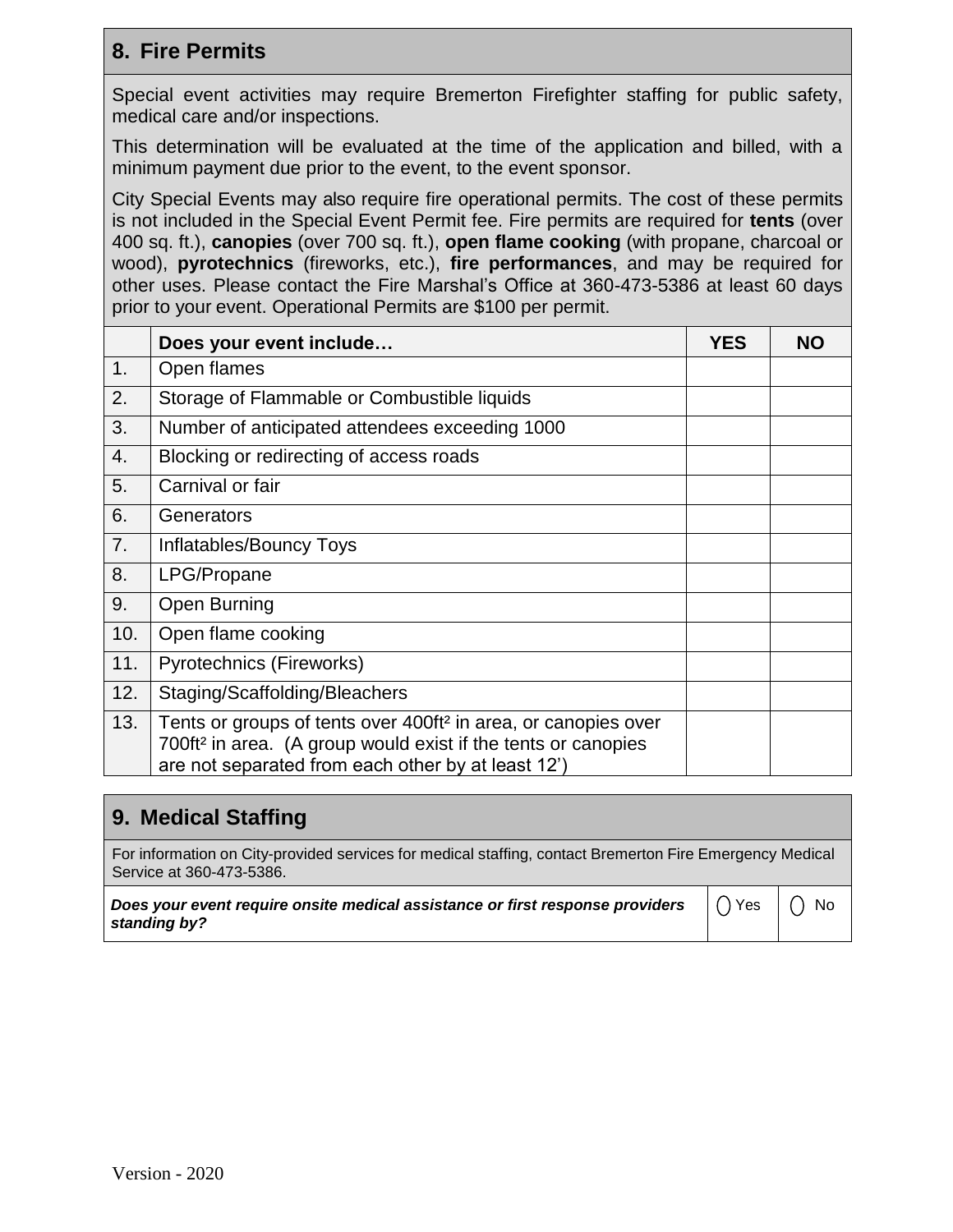## **10. Alcohol**

The sale, service and consumption of alcoholic beverages are subject to Washington State Liquor & Cannabis Board (WSLCB) regulations, licensing, and permit requirements. **WSLCB Special Occasion and other Licenses and related fees for alcohol sales/service at events are not included in the Bremerton Special Event Permit.** Visit the WSLCB website, [www.liq.wa.gov f](http://www.liq.wa.gov/)or additional information and to apply for the appropriate license / Permit or call 360-664-9878. It is unlawful to serve or consume, within any City park, any liquor as defined in RCW 66.04.010(25), except the service and consumption of liquor is authorized as identified in BMC 13.04.140.

The City of Bremerton requires a **detailed map** of all alcohol areas showing fencing, entrances, exits, their dimensions and maximum intended capacities. See Section 6 MAPS above and Handbook.

| Will alcohol be sold or consumed at your<br>event?           | $\bigcap$ Yes | No | How many separate alcohol service<br>areas? |
|--------------------------------------------------------------|---------------|----|---------------------------------------------|
| Will alcohol service be sponsored by a<br>non-profit entity? | Yes \         | No | Name of non-profit:                         |
| Will alcohol be provided by a caterer?                       | ) Yes         | No | Name of caterer:                            |

#### **11. Vendors**

A complete list of your vendors must be submitted at least **2 Weeks** prior to your event.

| Does your event include:                                                                                                 |               |     | How Many? |  |  |  |  |
|--------------------------------------------------------------------------------------------------------------------------|---------------|-----|-----------|--|--|--|--|
| Vendors selling merchandise, food, and/or promoting products or<br>services?                                             | $\bigcap$ Yes | No. |           |  |  |  |  |
| Vendors "tabling" with information?                                                                                      | Yes           | No  |           |  |  |  |  |
| Vendors servicing the event (staging, tent rental, barricade rental,<br>crew meals, etc.)?                               | $\bigcap$ Yes | No  |           |  |  |  |  |
| Holder and compared MEO to accelerate the collection of constant and actual to <b>APDEMENTMENT</b> Made Hard Hard Hard O |               |     |           |  |  |  |  |

If you answered YES to any of the above, you must complete and submit **ADDENDUM I Vendor List** at least 2 weeks prior to your event.

## **12. Food**

Kitsap Public Health District Temporary Food Establishment Permits may be required for events planning to sell food or have food vendors on site. The Temporary Food Establishment Permit application and fee are due at least 14 days prior to the event. Additional requirements are listed on the application available at [www.kitsappublichealth.org o](http://www.kitsappublichealth.org/)r contact Kitsap Public Health at 360-728-2235.

Food vendors using open flame cooking (with propane, charcoal or wood) must have a current Bremerton Fire Department permit (See Section 8 FIRE PERMITS).

| Does your event include:       |     |    | How Many? |
|--------------------------------|-----|----|-----------|
| Any food service and/or sales? | Yes | No |           |
| Professional catering?         | Yes | No |           |
| Food trucks?                   | Yes | No |           |
| Food booths or food vendors?   | Yes | No |           |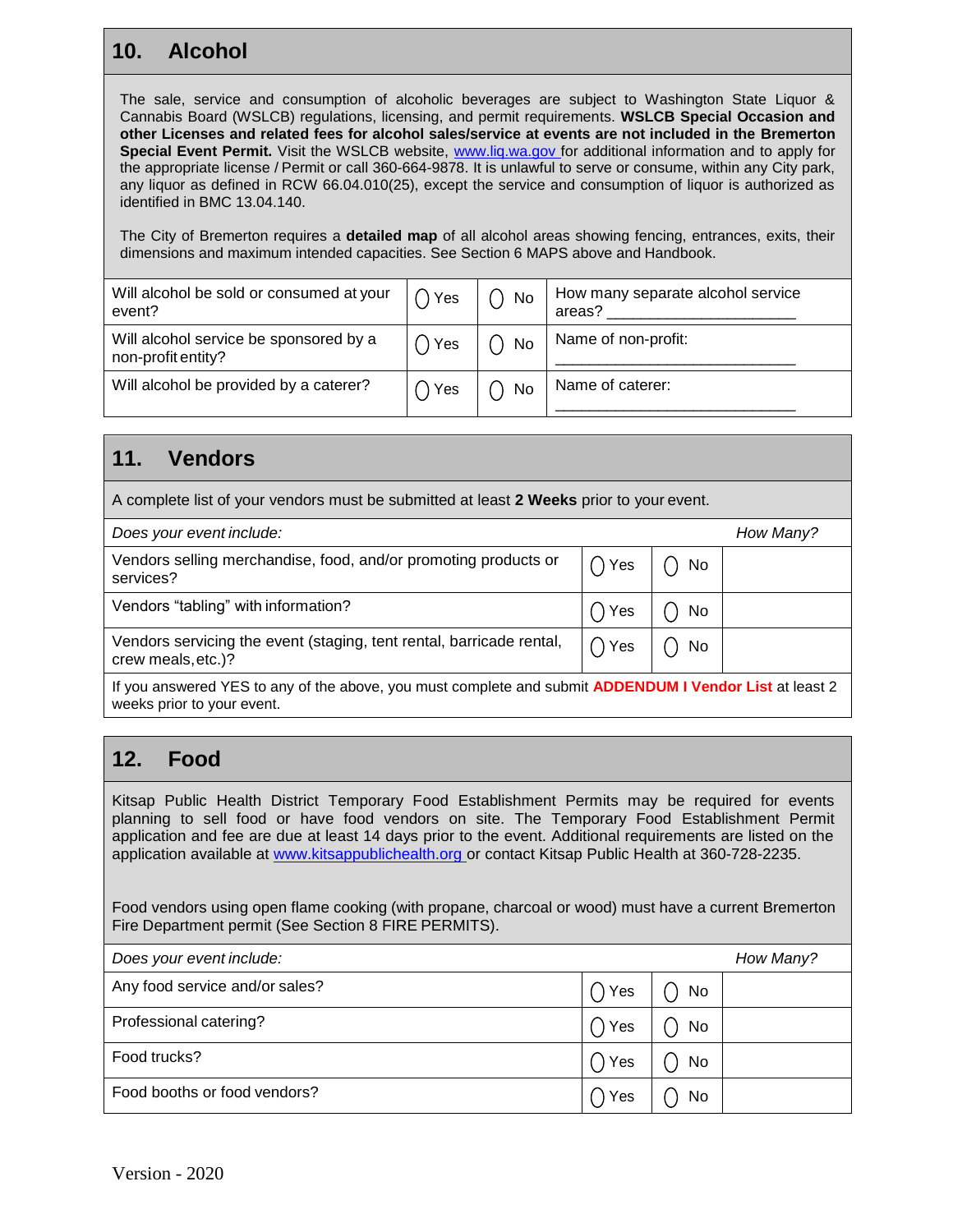## **13. Recycling, Compostables & Trash**

Washington State law requires special events to provide recycling collection. See RCW 70.93.093 Collection station locations must be identified on your map, see Section 6 MAPS and Handbook.

|                                           | Collection Stations: How many bins are you providing as collection containers at your<br>event?                                                                                                                                                                                                                             |                                                               |                                                                             |  |
|-------------------------------------------|-----------------------------------------------------------------------------------------------------------------------------------------------------------------------------------------------------------------------------------------------------------------------------------------------------------------------------|---------------------------------------------------------------|-----------------------------------------------------------------------------|--|
| <b>Collection</b>                         |                                                                                                                                                                                                                                                                                                                             | Recycle _______________Compost _______________Garbage _______ |                                                                             |  |
| <b>Requirements</b>                       | Will you manage your own recycling, compost, & garbage collection or will it be<br>managed by a vendor?<br>Self-Haul: $\bigcap$ Yes $\bigcap$ No List vendor/company:                                                                                                                                                       |                                                               |                                                                             |  |
| Waste<br><b>Management</b><br><b>Plan</b> | Event organizers are responsible for managing and removing all recycling,<br>compostables, and garbage within the area of their event, including public street<br>cans and trash in nearby areas that is reasonably related to the event. In the<br>space below please provide a description of your waste management plan. |                                                               |                                                                             |  |
|                                           | neighborhood:                                                                                                                                                                                                                                                                                                               |                                                               | Detail your plan for waste management within the event area and surrounding |  |

| <b>Outdoor Amplified Sound/ Music</b><br>14.                                                                             |      |                                                                              |                    |           |  |
|--------------------------------------------------------------------------------------------------------------------------|------|------------------------------------------------------------------------------|--------------------|-----------|--|
| Does your event have any amplified sound?<br>$\bigcirc$ Yes $\bigcirc$ No                                                |      | Will the sound include music/entertainment?<br>$O_{\text{Yes}}O_{\text{No}}$ |                    |           |  |
| Indicate dates/times of any amplified sound below:                                                                       |      |                                                                              |                    |           |  |
|                                                                                                                          | Day: | Date:                                                                        | Start Time:        | End Time: |  |
|                                                                                                                          |      |                                                                              |                    |           |  |
|                                                                                                                          | Day: | Date:                                                                        | <b>Start Time:</b> | End Time: |  |
|                                                                                                                          | Day: | Date:                                                                        | Start Time:        | End Time: |  |
| Describe what sound will be amplified, and at what hours (e.g., 7:00am announcements, 8:00am<br>background music, etc.): |      |                                                                              |                    |           |  |
| Describe what equipment will be used for amplified sound, and at what locations (show in maps):                          |      |                                                                              |                    |           |  |
| Describe schematics and direction of amplified sound (show in maps, attach supporting documents as<br>needed):           |      |                                                                              |                    |           |  |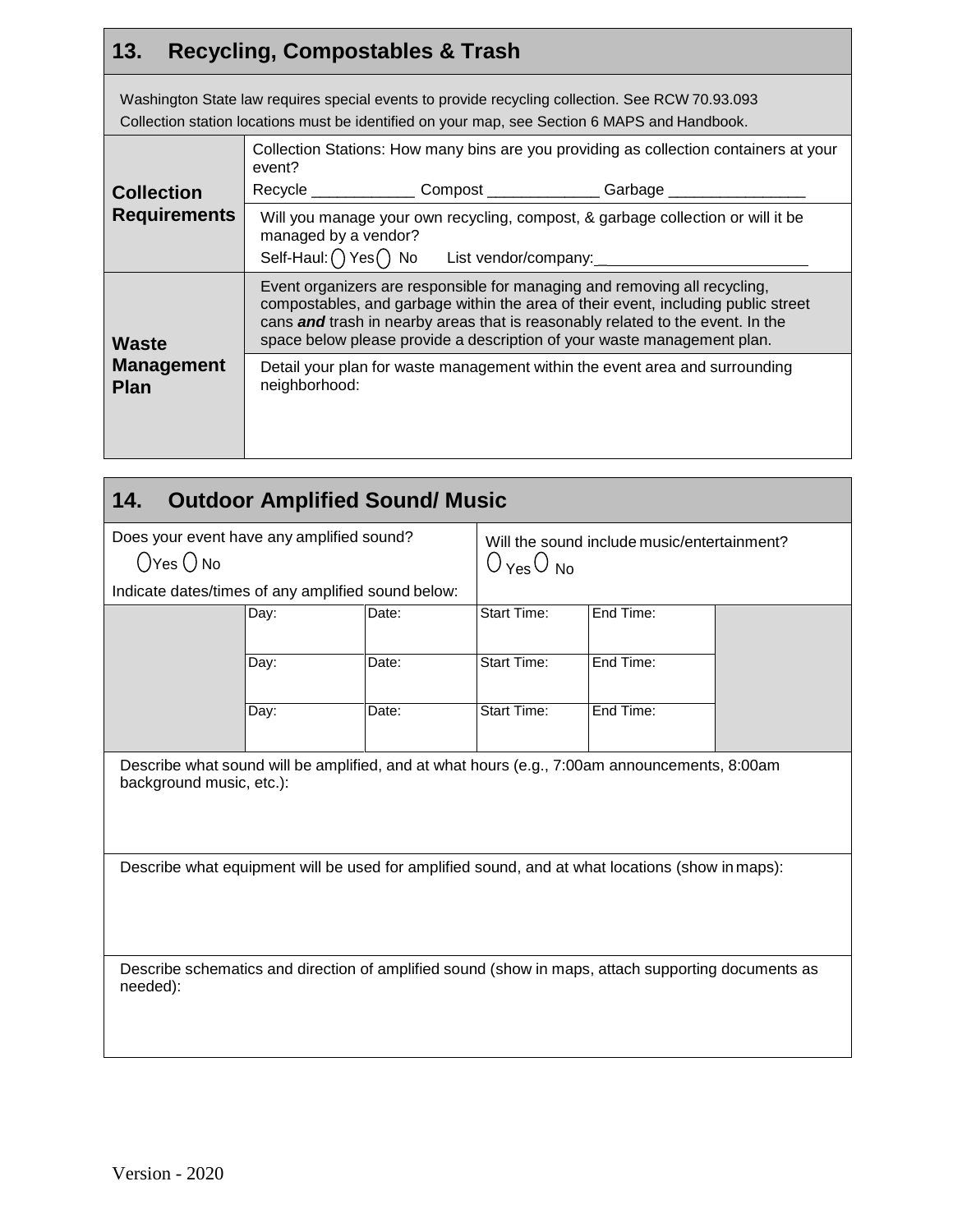#### **15. Neighborhood/ Public Communication**

Neighborhood and community outreach and notification may be required for certain Special Events. The extent and timing of outreach and notification is determined by the impact the event brings to the community. Advance neighborhood notification helps to mitigate issues, minimize impacts, and ensure affected neighbors and businesses are aware of the event activity. **If your Event affects your neighborhood, at minimum, you are required to complete the following:**

#### **DUE 60 DAYS IN ADVANCE OF THE EVENT:**

- Submit copies of notification and media materials, notification area, methods of delivery, and plan for review to Special Events Office
- Notify affected neighbors in writing
- Obtain sign-offs from neighbors and businesses along street closures

The Special Events Office will work with you to determine if additional outreach isrequired.

| If the required notification is not performed, your Special Event Permit may be revoked or canceled. |                     |                                        |     |    |
|------------------------------------------------------------------------------------------------------|---------------------|----------------------------------------|-----|----|
| Are your notification plan and materials attached?                                                   |                     |                                        | Yes | No |
| How will your event be advertised to the public? Select all that apply.                              |                     |                                        |     |    |
| N TV                                                                                                 | $\Box$ Website      | $\Box$ Posters/Flyers                  |     |    |
| $\Box$ Radio                                                                                         | $\Box$ Social Media | $\Box$ Community/Business Associations |     |    |
| $\Box$ Billboards                                                                                    | $\Box$ Email        | $\Box$ Door-to-door                    |     |    |
| $\Box$ Print News/Magazine                                                                           | $\Box$ Blogs        | $\square$ Other:                       |     |    |

#### **16. Insurance**

Evidence of insurance as required by BMC 5.36 must be submitted no later than thirty (30) days prior to the commencement of the event. **A Special Event Permit will not be issued until all insurance requirements have been received, verified andapproved.**

The City of Bremerton must be listed as additional insured. The Certificate of Insurance must be accompanied by the policy change endorsement form that adds the City as additionally insured to the policy (CG 20 12 or CG 20 26 or equivalent endorsements are acceptable) covering permitted activity, or it will not be accepted.

Additional coverages are required for alcohol service, fireworks, inflatables, animals, and other items. See Handbook for more information.

| Attach your proof of insurance to this application or   Are your insurance documents attached?<br>email to Melisa. Folmer@ci.bremerton.wa.us. | $\bigcap$ Yes $\bigcap$ No |
|-----------------------------------------------------------------------------------------------------------------------------------------------|----------------------------|
| regarding the<br>questions<br>For<br>insurance<br>requirements, please reach out to Melisa Folmer in<br>Risk Management at 360-473-5302.      |                            |